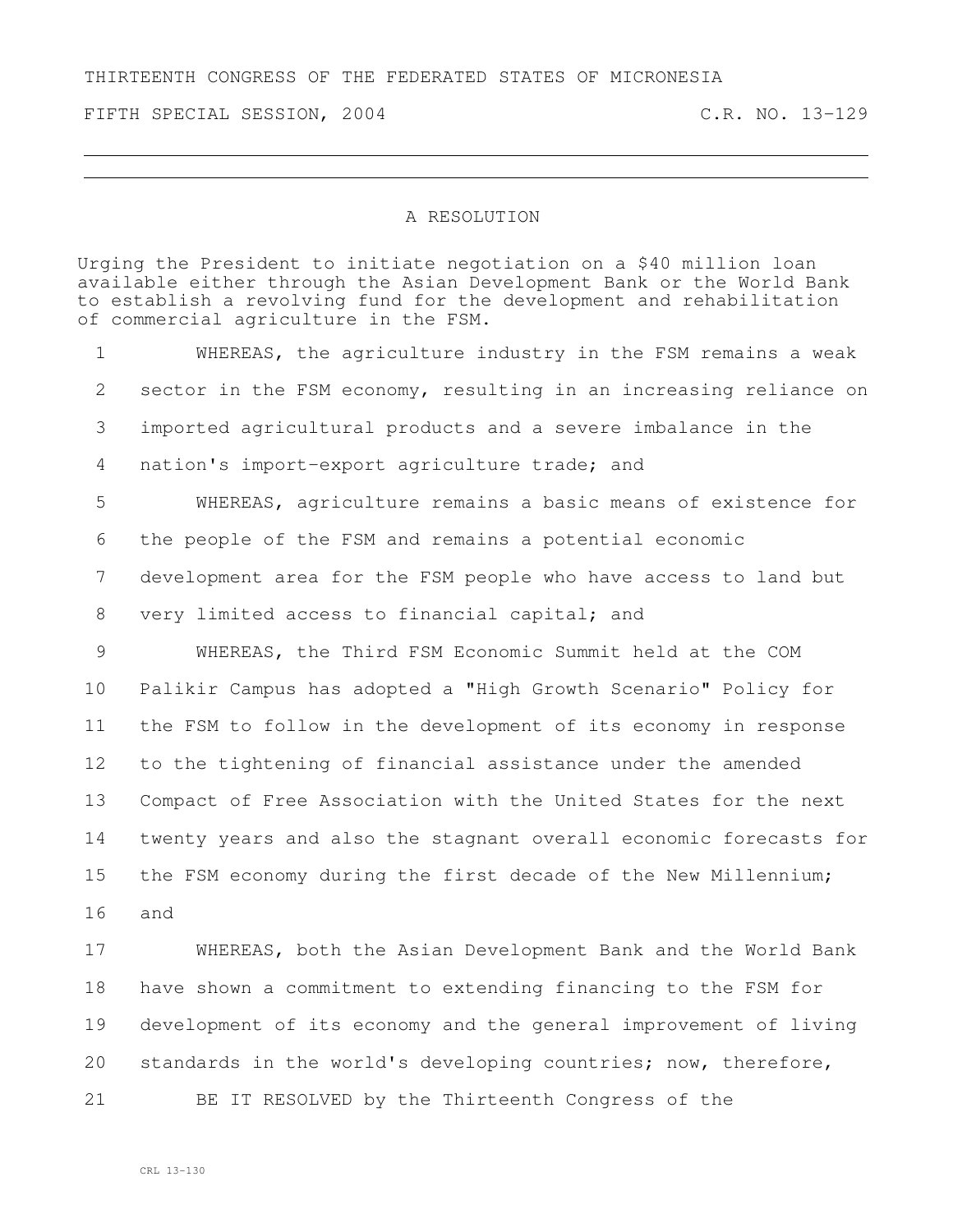C.R. NO. 13-129

 Federated States of Micronesia, Fifth Special Session, 2004, that the FSM Congress respectfully urges the FSM President to explore the availability of a \$40 million loan either through the Asian Development Bank or the World Bank for the sole purpose of establishing a FSM Commercial Agriculture Development Revolving Loan Fund, and to report back to the Congress on any progress by the end of Fiscal Year 2005;

 BE IT FURTHER RESOLVED that the purpose of any such Commercial Agriculture Development Loan should be limited to the development, rehabilitation and commercialization of crops, livestock, aquacultures, and any transportation and freezing facilities ancillary to the commercialization of such 13 agricultural products;

 BE IT FURTHER RESOLVED that in the event the loan is available to the FSM, only FSM citizens, either natural persons or any business entity incorporated and actually residing in the FSM, will be able to utilize the loan;

18 BE IT FURTHER RESOLVED that in the event of availability, the implementation of the loan should be managed and administered in accordance with principles, procedures and requirements established to ensure maximum realization of the underlying purpose of the loan;

BE IT FURTHER RESOLVED that certified copies of this

of 3